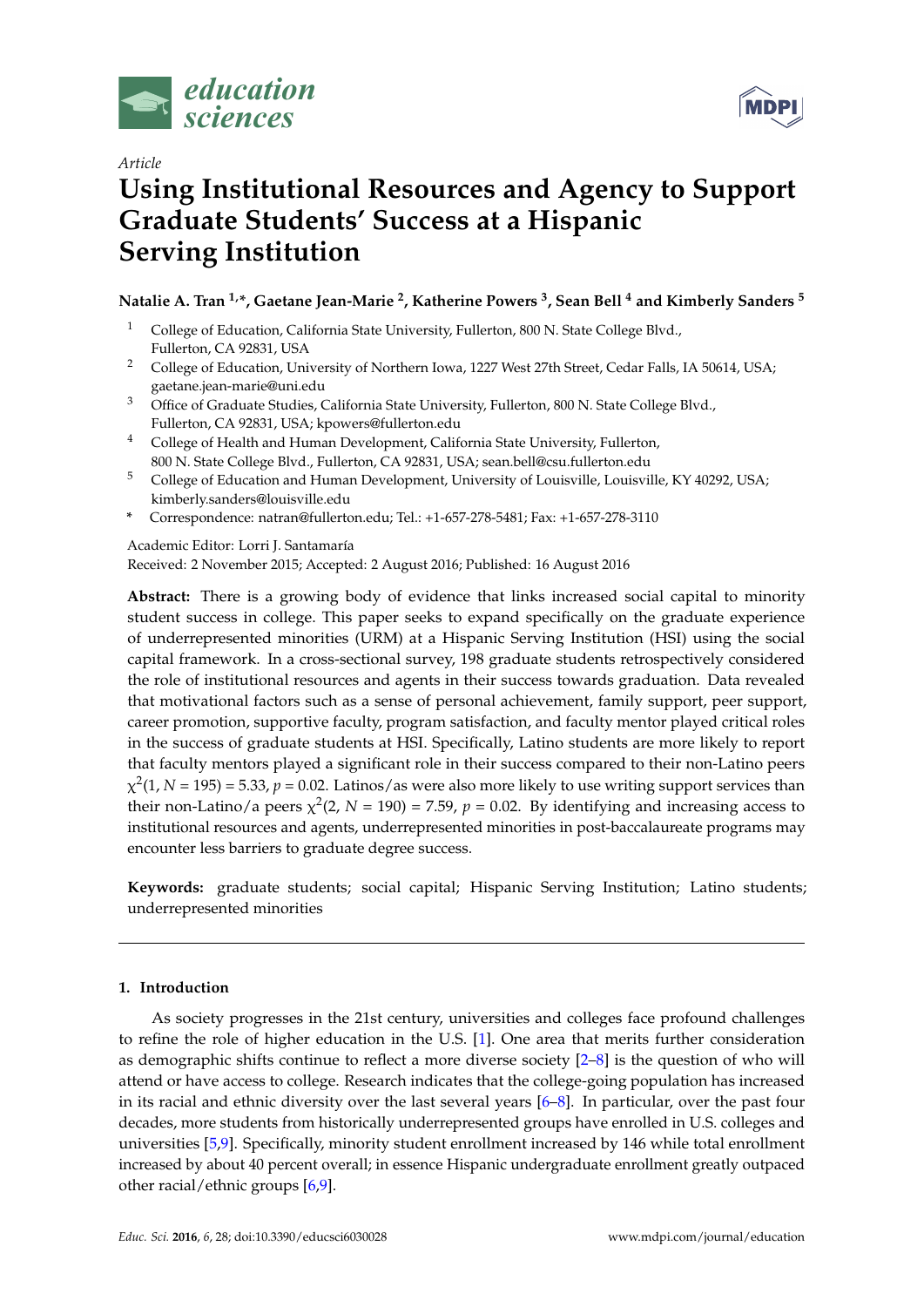An example of this disparity that has been well documented is the lack of diversity in graduate Science, Technology, Engineering, and Mathematics (STEM) programs and higher education institutions lag behind in diversifying their student population. This challenge has promoted further investigation into this matter [\[10\]](#page-11-2). The challenge to increase enrollments of diverse students in graduate programs is one that institutions grapple with to respond to shifting demographics of society. Examining this further, Palmer, Maramba and Dancy [\[10\]](#page-11-2) (p. 1) assert that the STEM workforce demands a more diverse working population in order to be viable: "Various reports, researchers, policymakers, and national leaders have expressed the importance of the United States increasing its production of workers skilled in science, technology, engineering, and mathematics (STEM) to be competitive in the global economy". While we highlight the disparities at both the undergraduate and graduate levels, the focus of our study is on the latter, emphasizing factors that affect the success of graduate students of color in general.

Zusman [\[1\]](#page-10-0) (p. 25) asserts that "a larger proportion of the population than ever before are participating in some form of postsecondary education—but college access and completion remain inadequate for traditionally underserved groups, especially the poor, ethnic minorities, and older students". The opportunity for all students to have access to public higher education regardless of race, ethnicity, socio-economic status or preparation is the fundamental principle of U.S. higher education [\[9,](#page-11-1)[11\]](#page-11-3). This principle is manifested in the ideology that citizens need a choice of educational opportunities, institutions, and programs with minimal geographic and demographic gaps so that access does not become a hollow promise [\[12\]](#page-11-4). While higher education is seen as a broader social good [\[13](#page-11-5)[,14\]](#page-11-6), there are ongoing access barriers that make it difficult for historically underserved groups, this has a detrimental effect as underrepresented students are increasing in their proportion of the college-age pool [\[1\]](#page-10-0).

The backlash against affirmative action reflected in current litigations in states such as Texas, California and Washington and its governing board have created barriers for underrepresented students to have access to higher education. This further compounds the challenges of recruiting talented minority students—undergraduate and graduate to pursue higher and professional education; and thus remains an ongoing concern for higher education [\[13\]](#page-11-5). One strategy to mitigate this situation is to provide students with the adequate support they need to be successful. The purpose of this study is to examine factors that contribute to the success of graduate students with an emphasis on the role of faculty mentor in supporting graduate students at a Hispanic Serving Institution.

#### **2. Literature Review**

#### *2.1. Stratification among Education Achievement in Higher Education for Students of Color*

In 1862, the Morrill Land Grant Act was passed and its purpose was to broaden the curriculum inclusive of agricultural and mechanical arts which consequently diversified higher education institutions to a larger and more heterogeneous student body, higher state costs, and a greater emphasis on the notion of university public service [\[15\]](#page-11-7). Since its inception, state policymakers in the U.S. have been engaged in ongoing redesign of their public higher education systems [\[11](#page-11-3)[,13\]](#page-11-5). Such visible efforts sought to accelerate mission differentiation in various states [\[15\]](#page-11-7) and develop academic policies that increase the stratification of students and academic programs [\[11\]](#page-11-3). Poignantly raising concerns about a more pro-active stance against making higher education more accessible to underserved populations, Zusman [\[1\]](#page-10-0) (pp. 13–14) asserts that:

"If policy makers and higher education leaders in effect "change the rules" just when a new generation of students—less white, less middle class—is prepared to enter college, questions are raised about equity in a democratic society, as well as risks to social stability. Reducing access to higher education also raises concerns about meeting society's economic and civic needs at a time of increasing technological, economic, social, and political complexity and interdependence. Slowing or even reversing the country's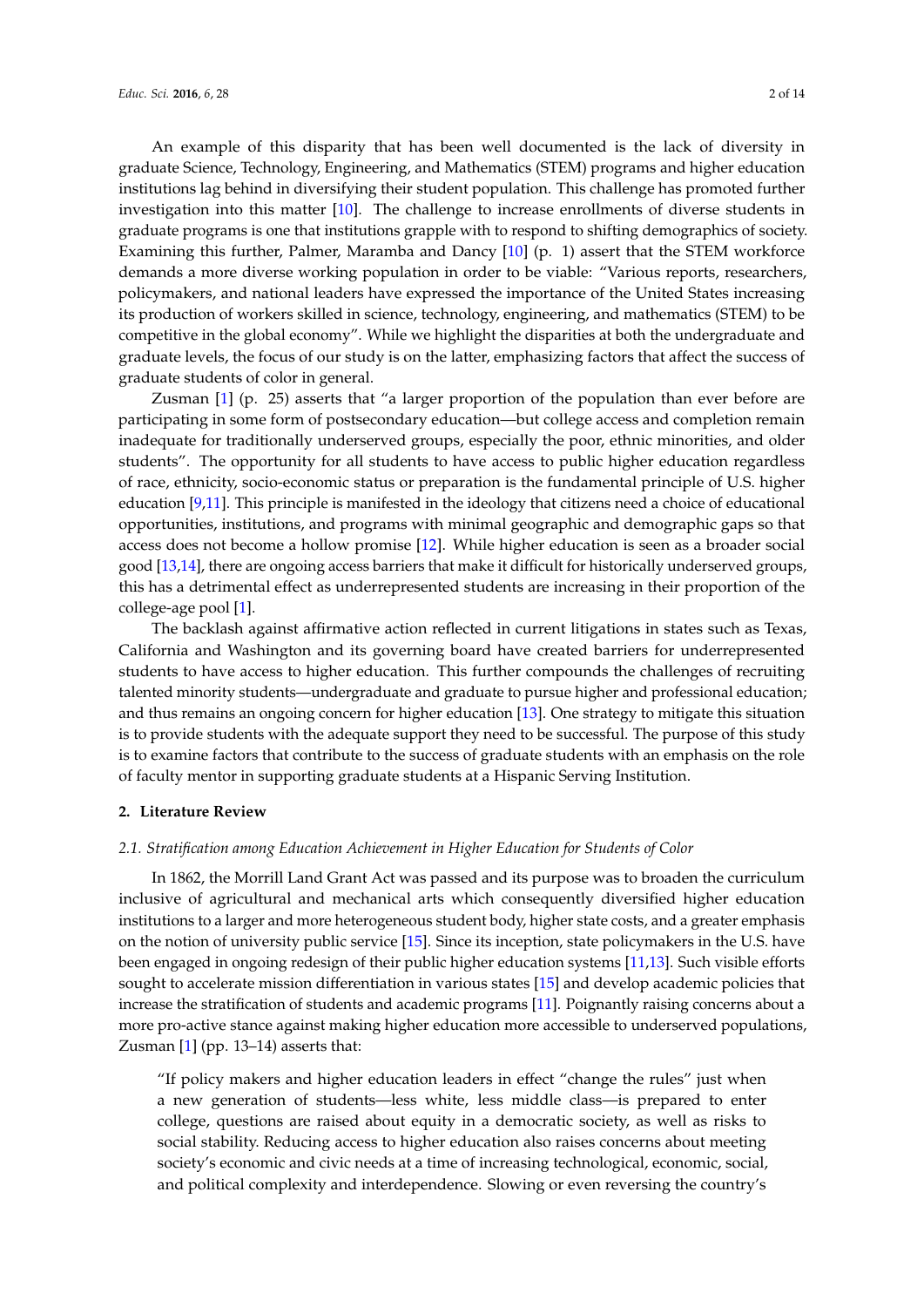historic movement toward universal access to higher education is especially problematic because it is being driven largely by governmental and institutional decisions made on financial grounds, rather than by explicit policy decisions on higher education access and participation."

Central to the debate is the diminishing opportunity for universal access to education. Today, questions have arisen about the usefulness of mass access and about whether higher education is a public or a private good which questions who benefits—society or the individual—and therefore, who should bear the cost [\[13\]](#page-11-5). The 2006 report of the Spellings Commission (Charting the Future of U.S. Higher Education), established by Secretary of Education Margaret Spellings, pushed institutions to be more affordable and accessible, and accrediting agencies to produce more information relevant to accountability for student learning [\[16\]](#page-11-8). Beyond accessibility and affordability of college, attention must be paid to the stratification of underserved minority students. Particularly, campus climate research is further needed to serve as a foundation for institutional change [\[17\]](#page-11-9) and improve the overall college experience for students.

In Rankin and Reason's [\[18\]](#page-11-10) study on the perceptions of how students of color and White students perceive campus climate for underrepresented groups, among the findings, they found that students of color experienced harassment such as offensive, hostile, or intimidating behavior that interfered with their learning, at higher rates than White students. Further, students of color perceived the climate to be more racially hostile and less accepting than their White counterparts. Findings from campus climate studies justify the need for increasing structural diversity, provide empirical evidence as to why diversity improves educational benefits, and create a basis upon which data-driven decisions can be made about climate concerns and social justice issues [\[19\]](#page-11-11). These findings are consistent in the research synthesis by Quayle and Harper [\[20\]](#page-11-12) on student engagement which indicates that disparities in persistence and graduation rates of students from historically underrepresented groups continue as more report being alienated and rebuffed as they attempt to navigate campus settings that they perceive privilege some groups over others. Similar to these scholars, Kuh, Kinzie, Schuh and Whitt [\[16\]](#page-11-8) argue that institutional policies, practices, and learning environments can encourage and support, or discourage and hinder students in achieving their educational objectives. More specifically, with the changing demographics for the graduate student population, there is a need to understand and reform institutional behaviors and practices to serve a large numbers of low-income, first-generation, and students of color—this is the case for Hispanic Serving Institutions, institutions serving at least 25% of Hispanic students, [\[21\]](#page-11-13). Factors that influence the success of low-income, first-generation, and students of color in post-secondary education include: (a) cultural and academic incongruity; (b) validation from others regarding their academic propensity; (c) spirituality that can shape their values and provides inner strengths to persist their goals; and (d) experiencing an inclusive, multicultural curriculum in their academic programs [\[22\]](#page-11-14).

In considering the educational trajectory of undergraduate and graduate students of color, the existing body of knowledge purport that a number of barriers exist to their pursuit. But, for those who experience success, they do so through their agency of social capital which serves as the anchor for transcending the challenges.

#### *2.2. Social Capital Theory*

With the turn of the century came a new understanding of capital that extended beyond the classical monetary embodiment into what is known as social capital, or the nonmonetary value of influence and power. Pierre Bourdieu had the first contemporary definition of social capital. Bourdieu defined the concept as "the aggregate of the actual or potential resources which are linked to possession of a durable network of more or less institutionalized relationships of mutual acquaintance or recognition" [\[23\]](#page-11-15) (p. 248). Several other key authorities have either evolved the definition of social theory or lead the way for others. At first, authors like economist Glen Loury had challenged the conventional individualistic economic theories to include social theories of inherited capital from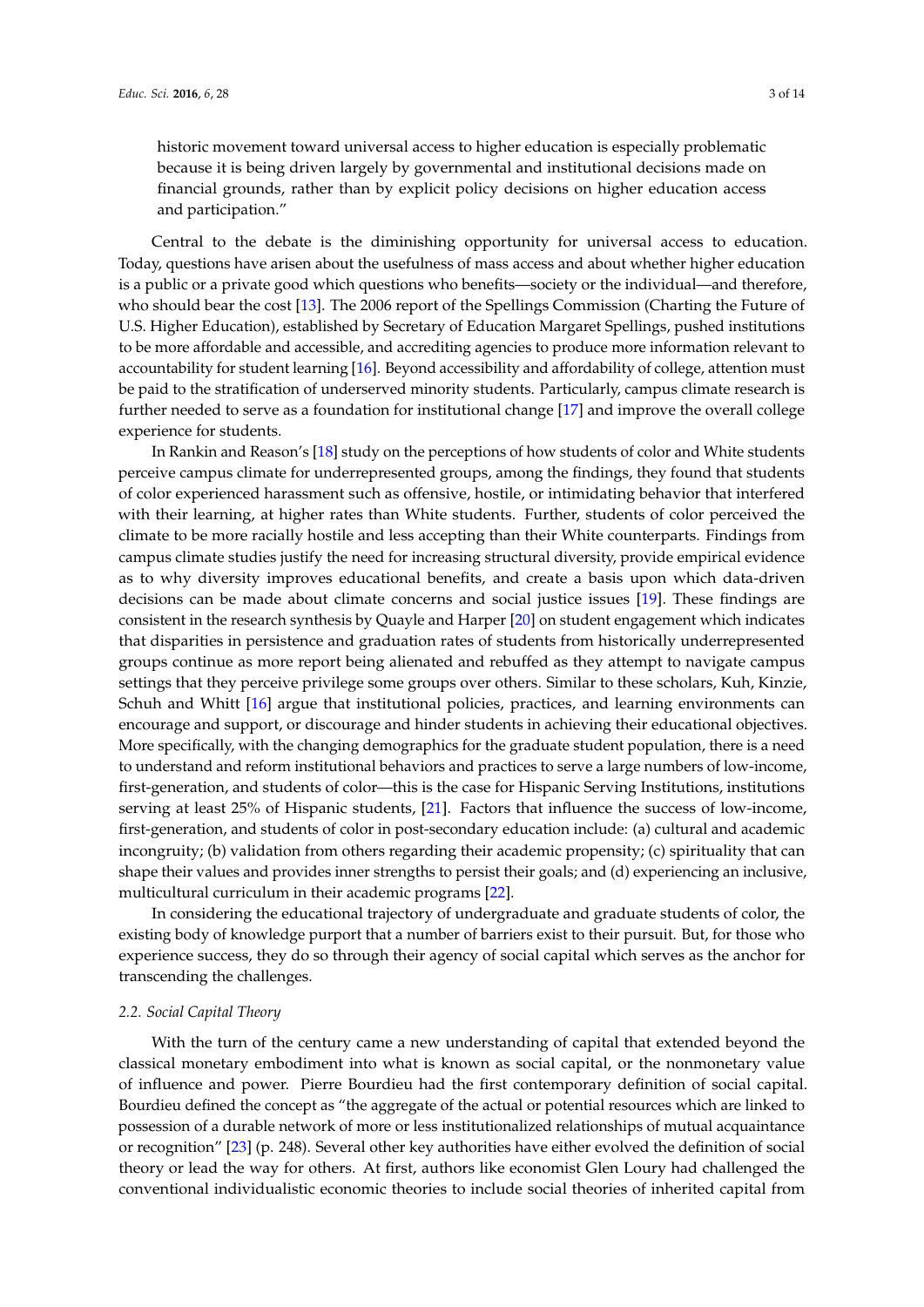family generations or race [\[24\]](#page-11-16). While Bourdieu and Loury may have laid the foundations for the conceptualization of social capital, many authors have expanded upon this concept yet a clear definition of social capital has been elusive. Portes' attempt to consolidate the literature on social capital has left us with a working definition: "the ability of actors to secure benefits by virtue of membership in social networks or other social structures" [\[25\]](#page-11-17).

Still, others have developed definitions that emphasize the institutional agents within social capital. For example, Coleman defined social capital by its function as a variety of entities with two common elements, that is, "they all consist of some aspect of social structures, and they facilitate certain action of actors whether persons or corporate actors within the structure" ([\[26\]](#page-11-18), p. S98; [\[27\]](#page-11-19), p. 302). Foley and Edwards [\[28\]](#page-11-20) pointed out the equal access to social capital—that not all social capital is created equal. In addition, Portes [\[25\]](#page-11-17) also pointed out the interconnectedness between social capital and cultural capital. In his study, he found that after controlling for student age, sex, family, social economic status, English proficiency, and length of U.S. residence, measures of social capital for immigrant children (such as intact family, parental involvement and network closure) *decreased* in their effect on students' academic performance significantly. Nationality was another significant predictor after controlling for the variables mentioned above for academic performance, with Chinese and Korean nationalities having a strong margin of improvement compared to those of Mexican nationality, who on average underachieved [\[25\]](#page-11-17). The results of this empirical study suggest that differences in how students of Asian and Mexican descents are viewed and treated may account for differences in performance outcomes—thus the influence can be attributed to cultural capital and not social capital alone [\[29\]](#page-11-21).

#### *2.3. Social Capital in Higher Education and Student Success*

Stanton-Salazar [\[30\]](#page-11-22) defined social capital as resources or institutional support accessible by students through their social ties to other agents in the institution. Museus and Neville [\[31\]](#page-11-23) postulated that positive institutional agents for minority students' access to social capital include shared common ground with students, provide holistic support for those students, humanize educational experience, and provide proactive support for those students. More specifically, positive cross-racial experiences and familiarity with diversity issues can counter balances negative experiences, thus enhancing Latino/a students' social and academic connections [\[32\]](#page-11-24).

While social capital vary in forms and shapes among various student groups across the nation, in general college preparation had support from social networks but lacked individualized, concrete, and comprehensive college planning for underrepresented populations [\[33\]](#page-11-25). It follow that early, continuous, and integrated connections with other minority undergrads enhance the development of social capital [\[31\]](#page-11-23). Historically Black Colleges and Universities (HBCU) offer abundant social capital that is not typically found in mainstream institutions, particularly, HBCU provide enhanced, tailored resources that mainstream institutions lack [\[34\]](#page-11-26). Empirical evidence suggests that there is a clear relationship between campus leadership, active out-of-class engagement, and social capital among African American male undergraduates [\[35\]](#page-12-0).

Still, Park [\[36\]](#page-12-1) found that other ethnic groups look outside of the institution to garner social capital. For example, economic exchanges among various ethnic groups promote interclass contact within Eastern Asian American communities (Korean and Chinese Americans). Religious affiliation and attendance were positively associated with SAT preparation for Korean Americans. Thus, immigrant families who have access to the social capital of churches encourage interclass information and education resources. Finally, social capital among immigrant Vietnamese youth between those who have assimilated into the dominant culture and those who have retained cultural ties differ greatly. In this community specifically, higher retention of cultural values (work ethic, values, involvement with ethic community) results in significantly higher grades, college plans, and academic orientation [\[37\]](#page-12-2).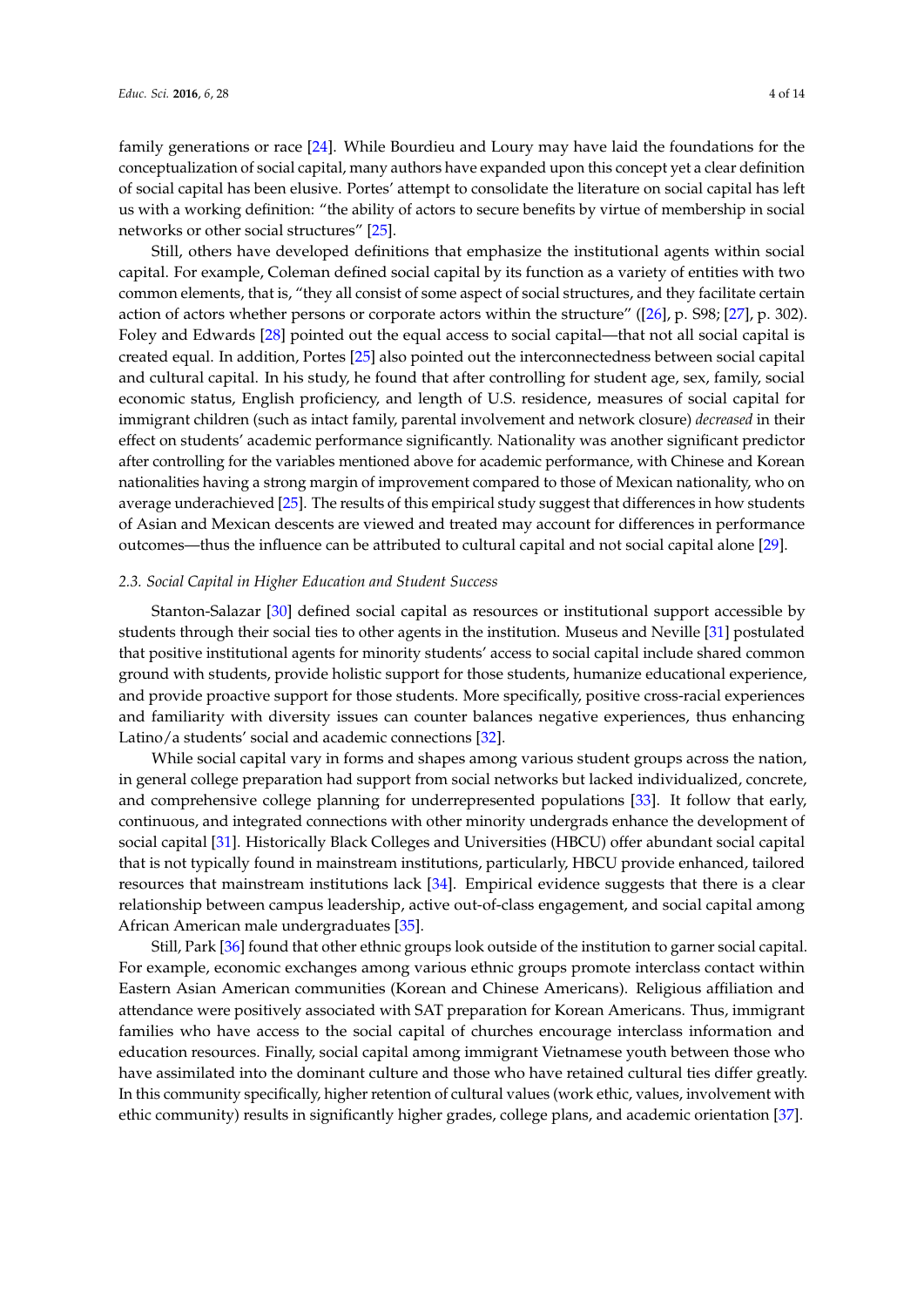#### *2.4. Access to Institutional Resources in Historically White Institutions and Hispanic Serving Institutions*

Efforts to create a more inviting climate for underrepresented groups are critical to the recruitment and retention of undergraduate and graduate students. The literature identified several factors that play a significant role in supporting minority students' educational attainment and institutional satisfaction. In Predominantly White Institutions (PWIs), taking interdisciplinary courses, culturally relevant workshops, participating in research projects, building mentoring networks, and interacting with faculty are factors that influence students of color educational aspirations [\[38–](#page-12-3)[40\]](#page-12-4). Faculty-student interactions appear to play a pivotal role not only in academic achievement, student retention, but also institutional satisfaction. However, PWIs struggle with recruiting, admitting, and retaining a diverse student population.

In contrast, Hispanic-Serving Institutions (HSIs), institutions that serve at least 25% of Hispanic students, have made substantial progress of structural diversity or representation at the student level [\[5,](#page-10-3)[38,](#page-12-3)[41,](#page-12-5)[42\]](#page-12-6). HSIs represent a growing segment of higher education institutions in the U.S. that serve a high number of Latino students, provide unique learning environments, and have the potential to be instrumental in Latino educational attainment [\[38\]](#page-12-3). According to the Hispanic Association of Colleges and Universities [\[14\]](#page-11-6), 409 institutions met the federal enrollment criterion, enrolling 1,708,391 Hispanics and the majority of Hispanic students are concentrated in a small number of institutions in a few states (np). For example, it was projected that by 2010, California would have over 40 percent of public high school graduates being of Latino background, while just over one-third will be White [\[1\]](#page-10-0). Today, more than 50% of the nation's Hispanics live in California, Florida and Texas. Adding New York, Arizona, Illinois, New Jersey, and Colorado accounts for over 75% of all Hispanics in the nation [\[5\]](#page-10-3).

In addition to the structural diversity of HSIs, and despite the lack of resources, they are instrumental in creating a more inviting and supportive campus environments for students of color that are culturally responsive and strive to deploy educational practices that make a difference to student success [\[38](#page-12-3)[,41\]](#page-12-5). In most instances, HSIs have a grasp on who its student populations are, what they have the potential to do academically, and what they expect of the institution and themselves [\[42,](#page-12-6)[43\]](#page-12-7). They are also able to create remediation programs linked to the specific social, cultural, and educational components that can better support students. Remedial education serves as a means of providing academically underprepared students with the knowledge and skills needed to succeed in college by eliminating or reducing academic deficiencies [\[41](#page-12-5)[,44\]](#page-12-8). This reinforced Rendon's [\[22](#page-11-14)[,45\]](#page-12-9) findings in which a supportive process initiated by faculty and other college agents of socialization in and out of the classroom can foster student success, particularly for historically underserved students.

#### *2.5. The Role of Faculty Mentor in Facilitating Social Capital*

Two notable studies examined the role of faculty mentoring program in contributing to student success in post-secondary settings. First, in a cross-sectional study, Santos and Reigadas [\[46\]](#page-12-10) surveyed 32 Latino students in a Faculty Mentoring Program (FMP) to assess their adjustment to a college environment. Demographic information of the Latino sample included gender (75% female/25% male), citizenship (90.6% U.S. born), and first-generation college student status (70.9%). Specifically, the researchers investigated the extent to which mentoring could provide both professional and emotional support to college students. They found the following: (1) Students who participated in FMP experienced higher self-efficacy, more concern about succeeding, and had better defined academic goals; (2) Students with mentors from the same ethnic background displayed greater measured outcomes compared to students who were not matched by their ethnicity; (3) Frequency of mentor contact was associated with better college adjustment and increased levels of satisfaction.

Second, Waldeck, Orrego, Plax, and Kearney [\[47\]](#page-12-11) examined the mentoring relationships between graduate students and faculty. Five criteria were implemented to examine the success of the program: (1) demographics of protégés and mentors; (2) communication initiation strategies; (3) self-evaluations of strategy; (4) functions of relationship; (5) and protégé satisfaction. It is further noted that unlike academic advisors, mentors provide professional skills, unspoken department knowledge, and foster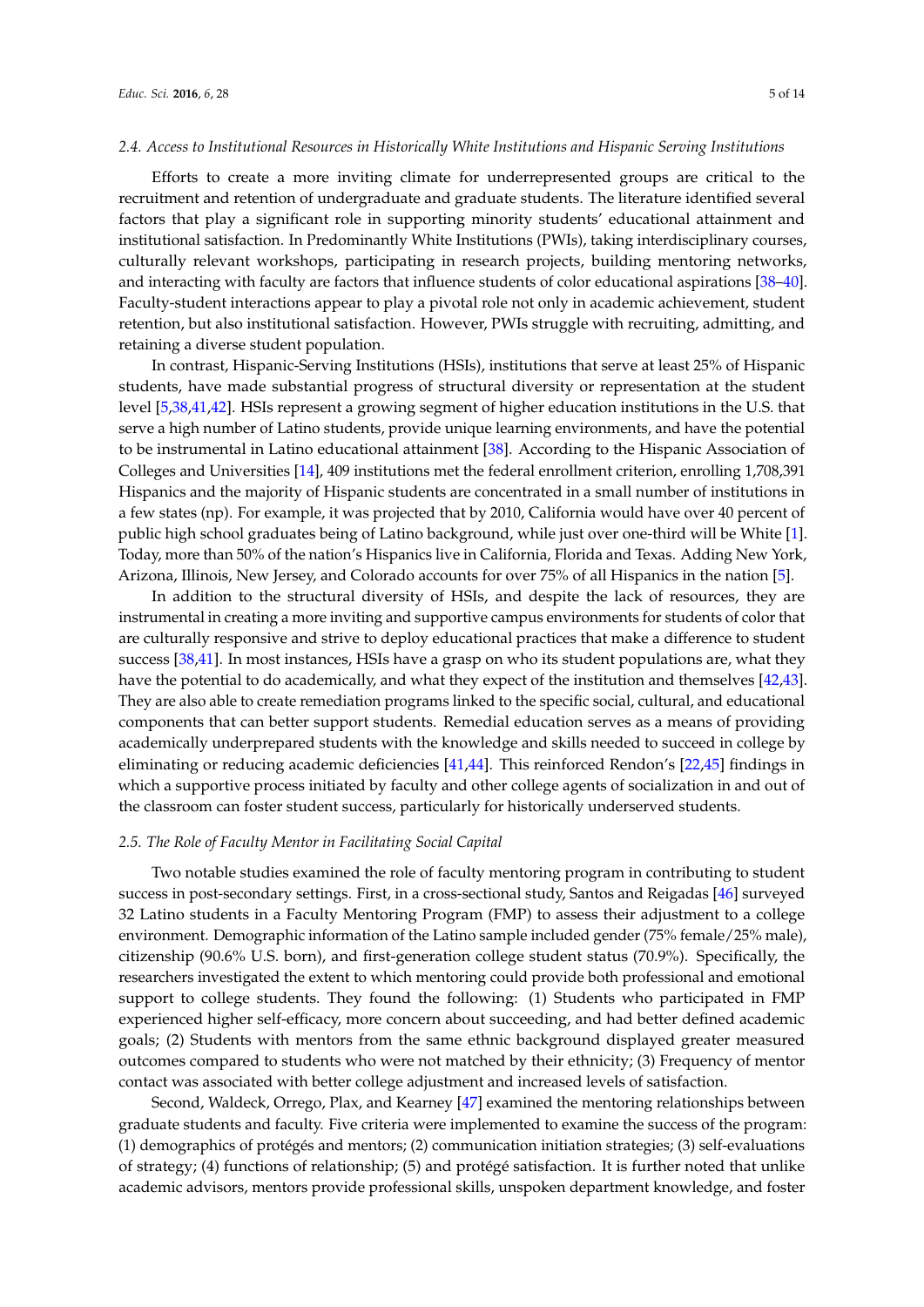professional relationships to that the protégé may advance their academic as well as professional careers. The results (*N* = 149) suggest that while conventional mentoring aims to provide only personal career functions, the majority of student satisfaction came from the psychosocial bonds they created with their mentors. Previous empirical investigations that focus on the social networks of students of color tend to explore student experiences at large research institutions and generally include small sample sizes. Existing studies fail to examine the experiences of minority students at Hispanic Serving Institutions. The current study will address a void in the extant literature by examining the role of institutional resources, including faculty mentorship, in student of color success in graduating.

#### **3. Methods**

The current study examines graduate students' perceptions of factors that influence their success at an HSI using a cross sectional survey. Descriptive and inferential statistical analyses were used to examine these factors. The following section provides further details of the study sample, instruments, data collection, analysis, and results.

#### *3.1. Participants*

Of the 821 graduate students who had graduated in spring 2013 from a Hispanic Serving Institution and had been solicited to participate in the survey questionnaire; 216 graduate students from several departments voluntarily completed the survey questionnaire. Approximately 26% of students who received the email on 8 August 2013, had responded and completed the survey that closed in August 2013. Inclusion criteria included graduate students who were (1) only receiving their master's degree; (2) not in a credential program; (3) not an undeclared post-baccalaureate taking graduate level courses; (4) not admitted to a master's program; and (5) must have graduated during Fall or Spring of 2013. Incentive to complete the survey included a raffle for an android tablet. The participant's age range consisted mainly of 20–29 year olds (54%) while 30–39 year olds (21%), 40–49 year olds (11%), and 50–59 year olds (5%) made up the rest of the sample. The sample consists of a diverse student population with 43% White, 22% Latino, 18% Asian American and Pacific Islander, 4% Black, and 13% other.

#### *3.2. Measures and Procedure*

The 41-item survey consisted of items describing graduates' experiences at the HSI, degree program, sources of financial support, factors contributed to degree completion, availability of courses, academic support, capstone experiences, perceptions of faculty, support during graduate studies, and campus climate. This survey was developed and distributed by the program directors.

Qualtrics, an online survey service, was used as the means to collect participant responses. Participants were instructed to complete the survey to the best of their abilities and, upon completion of the survey, participants were asked if they would like to participate in a raffle for an android tablet. All surveys results were kept anonymous by removing data of associated emails.

The questions on the survey included the following: "*What were the positive factors that kept you in school? Check all that apply*." Participants had sixteen options in total to choose from: faculty mentor, career or work advantages (promotion, new job, etc.), sense of personal achievement, research experiences, financial aid, work on campus, having an office on campus, supportive faculty, supportive fellow students/peers, networking, assistance through tutoring, and/or workshops, assistance through counseling, satisfaction in the program, supportive department environment, and family support. Their choice in factors that kept them in school were indicated by using either checking the corresponding box or leaving it unchecked.

When measuring the services graduate students use and their influence, participants were asked "The Office of Graduate Studies offers many services to graduate students, such as writing support, one-on-one tutoring, workshops, counseling, etc." The services to choose from included one-on-one tutoring, writing or academic skills workshops, counseling, and writing boot camps. First, participants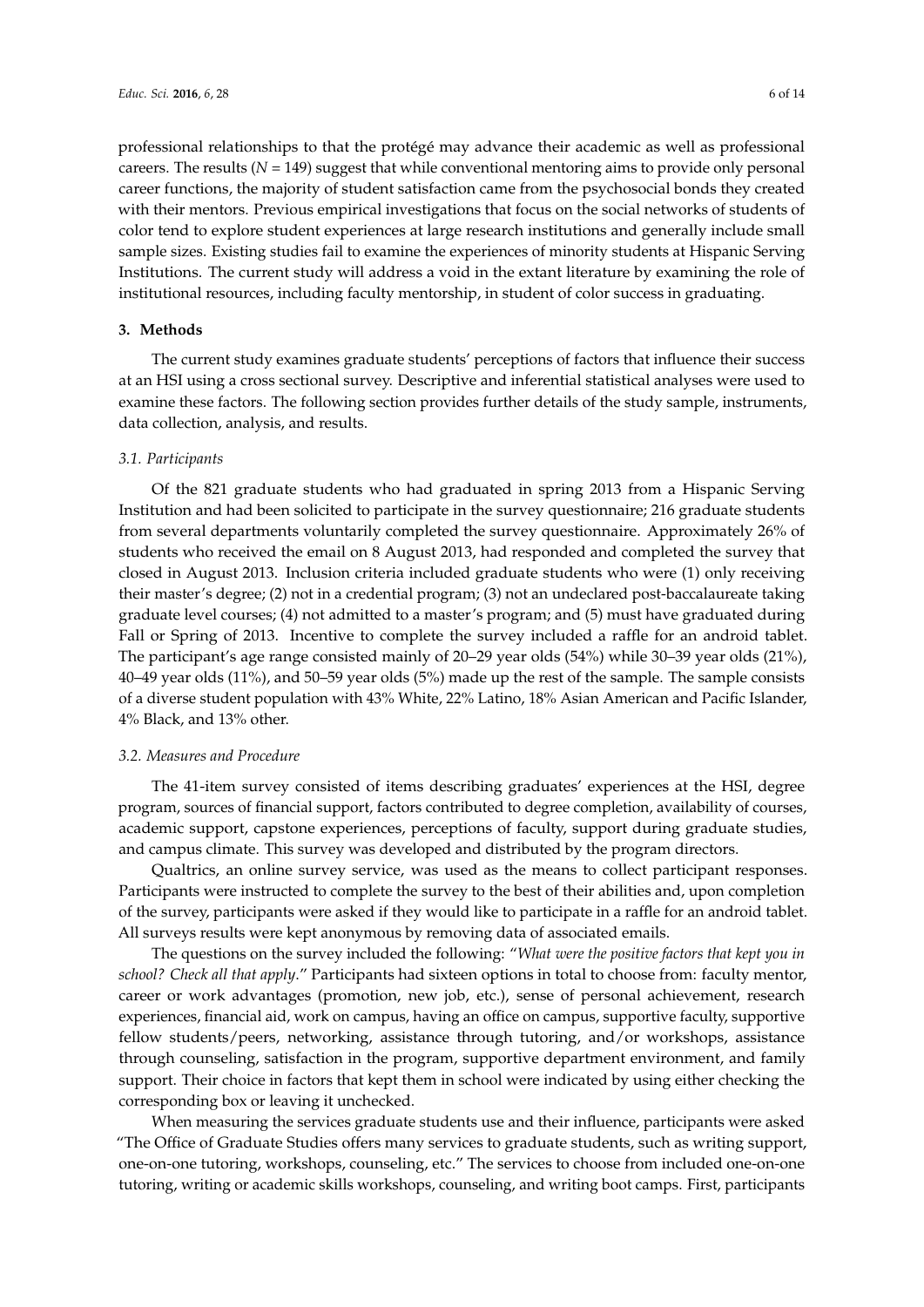were assessed to see if they had heard of or utilized a service: "1 = Didn't know it was offered", " $2$  = Knew this was offered but did not use it", and " $3$  = Utilized this service". A follow up question asked "*If you utilized any of these services, how beneficial were they?*" Using a Likert scale, participants indicated the perceived benefits from the services: "1 = Not beneficial", "2 = Somewhat beneficial", and "3 = Very beneficial".

At the end of the survey, demographic variables that were self-reported included gender, age, ethnicity, grade point average and number of family members with education. Gender could be chosen from male, female, and other options while approximate age was indicated by five options: 20–29, 30–39, 40–49, 50–59, and 60+. Ethnicity was chosen between African American, American Indian, Asian American, Filipino, Mexican American/Chicano(a), Other Hispanic/Latino(a), Pacific Islander, White (non-Latino), and International Student. Approximate GPA when participants graduated through interval categories: 3.00–3.25, 3.26–3.50, 3.51–3.75, and 3.76–4.00. Lastly, participants indicated the number of immediate family members that have associate, bachelorette, masters, and doctorate degrees. All responses were coded and analyzed within SPSS.

#### **4. Results**

The results were generated using descriptive statistics—frequencies and valid percentages were calculated for gender, age, ethnicity, and GPA whereas the number and mean of family members with education were calculated. To examine differences between Latino and non-Latino graduate students' perceptions of factors that influence their college success, we used cross-tabulation and Chi<sup>2</sup> tests. Specifically, we assessed the relationship between Latinos and college retention (16 factors). Another Chi<sup>2</sup> test was run to assess the difference between Latinos and non-Latino graduate students and their utilization of services provided by the Department of Graduate Studies (DGS).

#### *4.1. Descriptive Statistics*

We assessed the relationship between Latinos and non-Latinos across factors that contributed to graduation and institutional services that enhanced graduate student success. Ethnicity was the primary independent variable that consisted of whether a participant was considered Latino; a total of 163 participants (83.6%) were considered non-Latino while 32 (16.4%) were considered Latino. Knowledge and participation of DGS and factors that kept students in school were the two dependent variables of interest. Descriptive statistics indicate that that sample has a greater number of female than male students, this disproportion is greater among Latinos/as (75% female) compared to non-Latinos/as (56% female). Over 50% of the graduate students in the sample are between 20 and 29 years old. As expected, about 60% of the graduate students in the sample earned a GPA of 3.75–4.00. Interestingly, there is a wide range of students whose family members attained advanced degree in post-secondary education with approximately 20% receiving degrees in each of the following categories: AA, BA/BS, Masters, and Doctorate. Table [1](#page-7-0) provides a summary of the participants in the study.

| <b>Characteristics</b> |                  | Number       |        | Latinos        | Non-Latino |          |
|------------------------|------------------|--------------|--------|----------------|------------|----------|
|                        | N                | Valid %      | N      | Valid %        | N          | Valid %  |
| Gender                 |                  |              |        |                |            |          |
| Male                   | 80               | 40.4         | 8      | 25.0           | 71         | 43.6     |
| Female                 | 118              | 59.6         | 24     | 75.0           | 92         | 56.4     |
| Total                  | 198              |              | 32     |                | 163        |          |
| Age                    |                  |              |        |                |            |          |
| $20 - 29$              | 108              | 54.6         | 18     | 56.3           | 90         | 55.2     |
| $30 - 39$              | 51               | 20.8         | 10     | 31.3           | 40         | 24.5     |
| $40 - 49$              | 29               | 10.8         | 3      | 9.4            | 25         | 15.3     |
| $50 - 59$              | 10               | 5.1          | 1<br>T | 3.1            | 8          | 4.9      |
| $60+$                  | $\boldsymbol{0}$ | $\mathbf{0}$ | 0      | $\overline{0}$ | $\theta$   | $\theta$ |
| Total                  | 198              |              | 32     |                | 163        |          |

**Table 1.** Demographics of the study sample.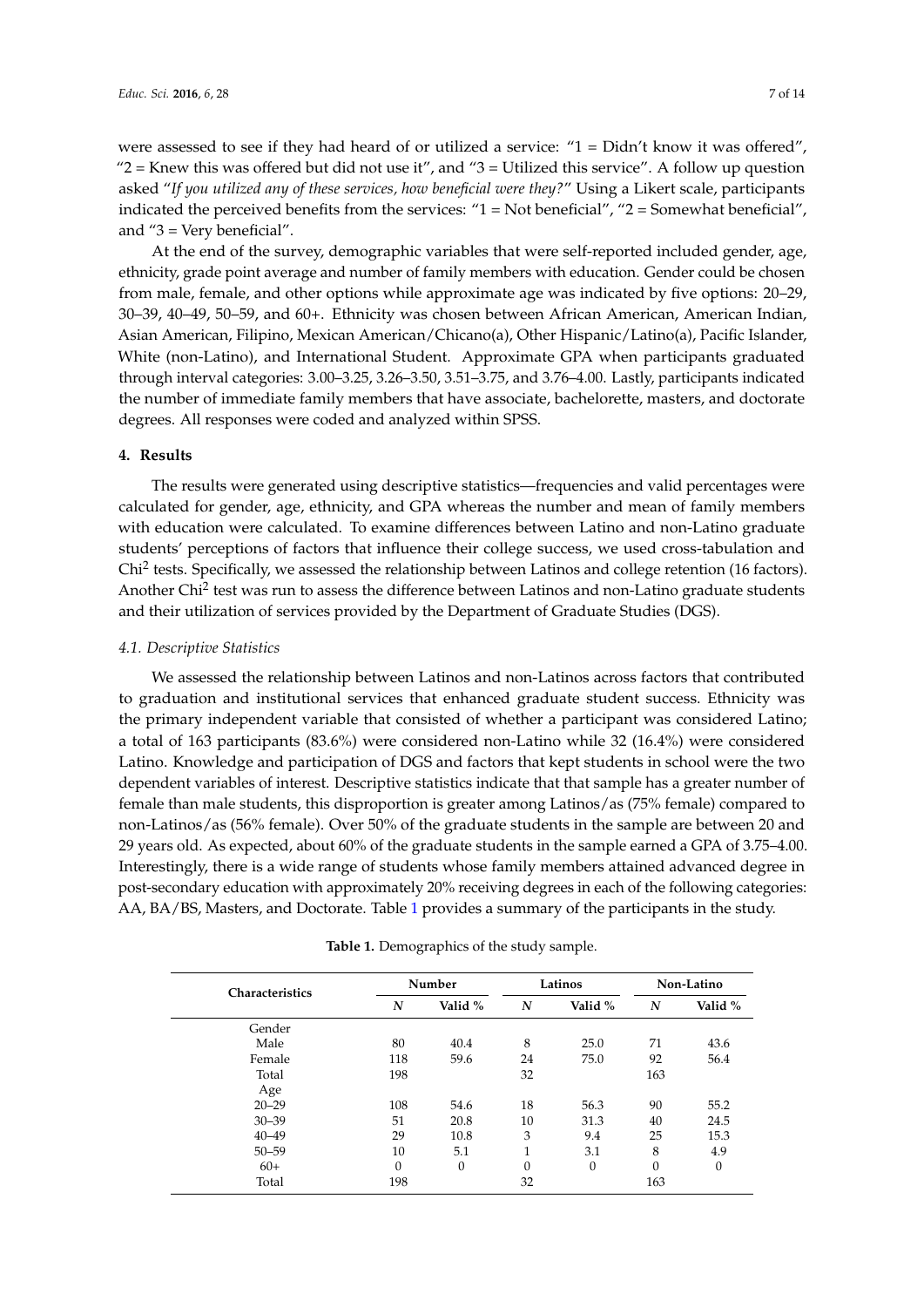<span id="page-7-0"></span>

| Characteristics              | Number         |         |                | Latinos  | Non-Latino |         |
|------------------------------|----------------|---------|----------------|----------|------------|---------|
|                              | N              | Valid % | N              | Valid %  | N          | Valid % |
| Ethnicity                    |                |         |                |          |            |         |
| White (non-Latino)           | 84             | 43.1    |                |          | 84         | 51.5    |
| Asian American               | 29             | 14.9    |                |          | 29         | 17.8    |
| Mexican American/Chicano(a)  | 20             | 10.3    | 20             | 62.5     |            |         |
| Other Hispanic/Latino(a)     | 12             | 6.2     | 12             | 37.5     |            |         |
| <b>International Student</b> | 11             | 5.6     |                |          | 11         | 6.7     |
| Other                        | 10             | 5.1     |                |          | 10         | 6.1     |
| African American             | 7              | 3.6     |                |          | 7          | 4.3     |
| Filipino                     | 6              | 3.1     |                |          | 6          | 3.7     |
| American Indian              | $\overline{2}$ | 1       |                |          | 2          | 1.2     |
| Decline to state             | 14             | 7.2     |                |          | 14         | 8.6     |
| Total                        | 195            |         | 32             |          | 163        |         |
| <b>GPA</b>                   |                |         |                |          |            |         |
| $3.75 - 4.00$                | 118            | 59.9    | 20             | 62.5     | 96         | 58.9    |
| $3.51 - 3.75$                | 45             | 22.8    | 10             | 31.3     | 34         | 20.9    |
| $3.26 - 3.50$                | 23             | 11.7    | $\overline{2}$ | 6.3      | 21         | 12.9    |
| $3.00 - 3.25$                | 11             | 5.6     | $\Omega$       | $\theta$ | 11         | 6.7     |
| Number of Family Members     |                |         |                |          |            |         |
| with Education               |                |         |                |          |            |         |
| AA                           | 124            |         | 24             | 24.7     | 99         | 22.2    |
| BA/BS                        | 169            |         | 27             | 28.7     | 140        | 31.5    |
| <b>Masters</b>               | 146            |         | 24             | 24.7     | 120        | 27.0    |
| Doctorate                    | 105            |         | 19             | 20.2     | 86         | 19.3    |

**Table 1.** *Cont.*

In Table [2,](#page-7-1) sixteen factors keeping graduate students in school included sense of personal achievement, supportive fellow students/peers, career or work advantage, supportive faculty, faculty mentor, family support, satisfaction in the program, financial aid, research experiences, supportive department environment, work on campus, networking, having an office on campus, assistance through counseling, and assistance through tutoring and/or workshops. Of the sixteen factors that kept graduate students in school, only the choice of *faculty mentor* was shown to have a significant difference between the 61 non-Latinos and 19 Latinos as seen in Table [2.](#page-7-1) There were no statistical significant differences between Latinos and non-Latinos in all other factors. Lastly, among the graduate services offered, writing boot camps consisted of 67 participants (12% Latino) that said they "did not know this was offered", 115 participants (17% Latino) said they "new this was offered but did not use it", and 8 participants (50% Latino) had said "utilized services" (see Table [3\)](#page-8-0).

| <b>Table 2.</b> Inferential statistics of influential factors. |
|----------------------------------------------------------------|
|----------------------------------------------------------------|

<span id="page-7-1"></span>

| <b>Factors Keeping One in School</b>             | Latino         |        | Non-Latino |        | Chi-Squared | Significance | <b>Fishers Exact</b> |
|--------------------------------------------------|----------------|--------|------------|--------|-------------|--------------|----------------------|
|                                                  | n              | (%)    | N          | (%)    |             |              | Significance         |
| Sense of personal achievement                    | 27             | (84.4) | 133        | (81.6) | 0.140       | 0.708        |                      |
| Supportive fellow students/peers                 | 21             | (65.6) | 91         | (55.8) | 1.050       | 0.305        |                      |
| Career or work advantage                         | 20             | (62.5) | 84         | (51.5) | 1.292       | 0.256        |                      |
| Supportive faculty                               | 20             | (62.5) | 77         | (47.2) | 2.492       | 0.114        |                      |
| Faculty mentor                                   | 19             | (59.4) | 61         | (37.4) | 5.327       | 0.021        |                      |
| Family support                                   | 19             | (59.4) | 93         | (57.1) | 0.059       | 0.808        |                      |
| Satisfaction in the program                      | 16             | (50.0) | 71         | (43.6) | 0.449       | 0.503        |                      |
| Financial aid                                    | 14             | (43.8) | 52         | (31.9) | 1.677       | 0.195        |                      |
| Research experiences                             | 13             | (40.6) | 44         | (27.0) | 2.403       | 0.121        |                      |
| Supportive department<br>environment             | 12             | (37.5) | 42         | (25.8) | 1.839       | 0.175        |                      |
| Work on campus                                   | 8              | (25.0) | 22         | (13.5) | 2.719       | 0.099        |                      |
| Networking                                       | 8              | (25.0) | 46         | (28.2) | 0.139       | 0.710        |                      |
| Having an office on campus                       | 4              | (12.5) | 12         | (7.4)  |             |              | 0.306                |
| Assistance through counseling                    | 3              | (9.4)  | 11         | (6.7)  |             |              | 0.706                |
| Assistance through tutoring,<br>and/or workshops | $\overline{2}$ | (6.2)  | 10         | (6.1)  |             |              | 1.000                |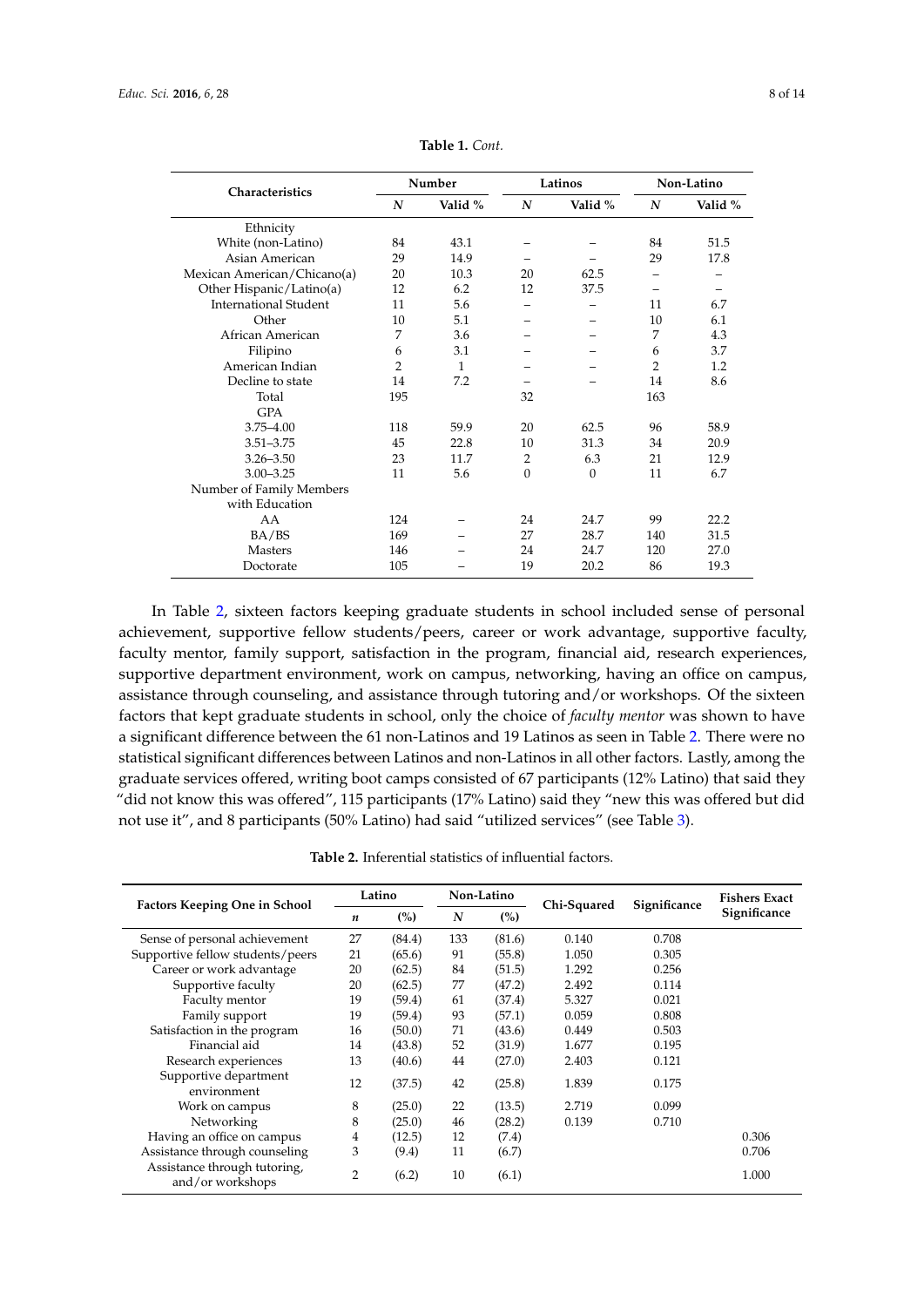<span id="page-8-0"></span>

| Knowledge & Participation of DGS Services | Non-Latinos | Latinos | Total | Chi-Squared | Significance |
|-------------------------------------------|-------------|---------|-------|-------------|--------------|
| <b>Writing Boot Camps</b>                 |             |         |       |             |              |
| Didn't know it was offered                | 59          | 8       | 67    | 7.591       | $0.022*$     |
| Knew it was offered but did not use it    | 96          | 19      | 115   |             |              |
| Utilized this service                     | 4           | 4       | 8     |             |              |
| Writing or Academic Skills Workshops      |             |         |       |             |              |
| Didn't know it was offered                | 19          | 113     | 27    | 0.200       | 0.905        |
| Knew it was offered but did not use it    | 3           | 22      | 6     |             |              |
| Utilized this service                     | 22          | 135     | 33    |             |              |
| Counseling                                |             |         |       |             |              |
| Didn't know it was offered                | 24          | 7       | 31    | 1.319       | 0.517        |
| Knew it was offered but did not use it    | 105         | 20      | 125   |             |              |
| Utilized this service                     | 29          | 4       | 33    |             |              |
| One-on-One Tutoring                       |             |         |       |             |              |
| Didn't know it was offered                | 62          | 14      | 76    | 1.117       | 0.572        |
| Knew it was offered but did not use it    | 84          | 16      | 100   |             |              |
| Utilized this service                     | 13          |         | 14    |             |              |

**Table 3.** Crosstabulation of Latinos and graduate studies services.

Note: \* Significance at level *p* < 0.05.

#### *4.2. Inferential Statistics*

Table [2](#page-7-1) represents the inferential statistics that examine the relationship between ethnicity and factors keeping one in school and graduate study service utilization. Crosstabs showed that Latino students indicated that faculty mentors played a *significant* role in their success than non-Latino peers  $\chi^2(1, N = 195) = 5.33$ ,  $p = 0.02$ . The low p-value indicates that there is a significant difference between non-Latinos and Latinos when choosing faculty as a major factor for keeping one in school, with Latinos/as more likely to report that faculty mentors play a role in their decision to stay in school. No significant differences were observed between Latinos/as and their non-Latinos/as peers in other factors. Table [2](#page-7-1) provides a summary of the results. Latinos/as were also more likely to use *writing support services* than their non-Latino/a peers  $\chi^2(2, N = 190) = 7.59$ ,  $p = 0.02$ . This low p-value indicates that there is also a significant difference between Latinos and non-Latinos when it comes to utilization of writing boot camps as graduate students, with Latinos/as more likely to report using student support services, particular for improving writing skills. No significant differences were observed between Latinos/as and their non-Latinos/as peers in utilizing other student support services including: writing or academic skills workshops, counseling, and one-on-one tutoring. Table [3](#page-8-0) provides a summary of the results.

#### **5. Discussion**

#### *5.1. Students of Color and Social Networks in Higher Education*

A growing body of literature underscores the significance of social networks in facilitating positive outcomes for students of color (see [\[30](#page-11-22)[,31](#page-11-23)[,48](#page-12-12)[–50\]](#page-12-13)). A social network, defined in the literature as a social structure consisting of a group of social actors and the pattern of ties linking them together [\[51\]](#page-12-14), benefits students in a myriad of ways. When these networks are facilitated by frequent, positive interactions with faculty in the form of mentorship, they have been shown to predict numerous educational outcomes and attainment [\[17](#page-11-9)[,52,](#page-12-15)[53\]](#page-12-16). For example, focusing on Black students at a Historically Black College, Fontaine [\[49\]](#page-12-17) demonstrates that faculty-student interaction is a strong predictor of persistence. For graduate students specifically, interactions with faculty can be the most important aspect of their graduate experience [\[54\]](#page-12-18). Quality guidance and mentorship from faculty, characterized by social, emotional, and academic support [\[53\]](#page-12-16), also provide the added benefit of an established social network.

While all students benefit from mentorship and access to an expanded social network, students identifying as members of racial and ethnic minorities, may benefit more than White students, because on average they enter college with smaller social networks than their White counterparts [\[55\]](#page-12-19).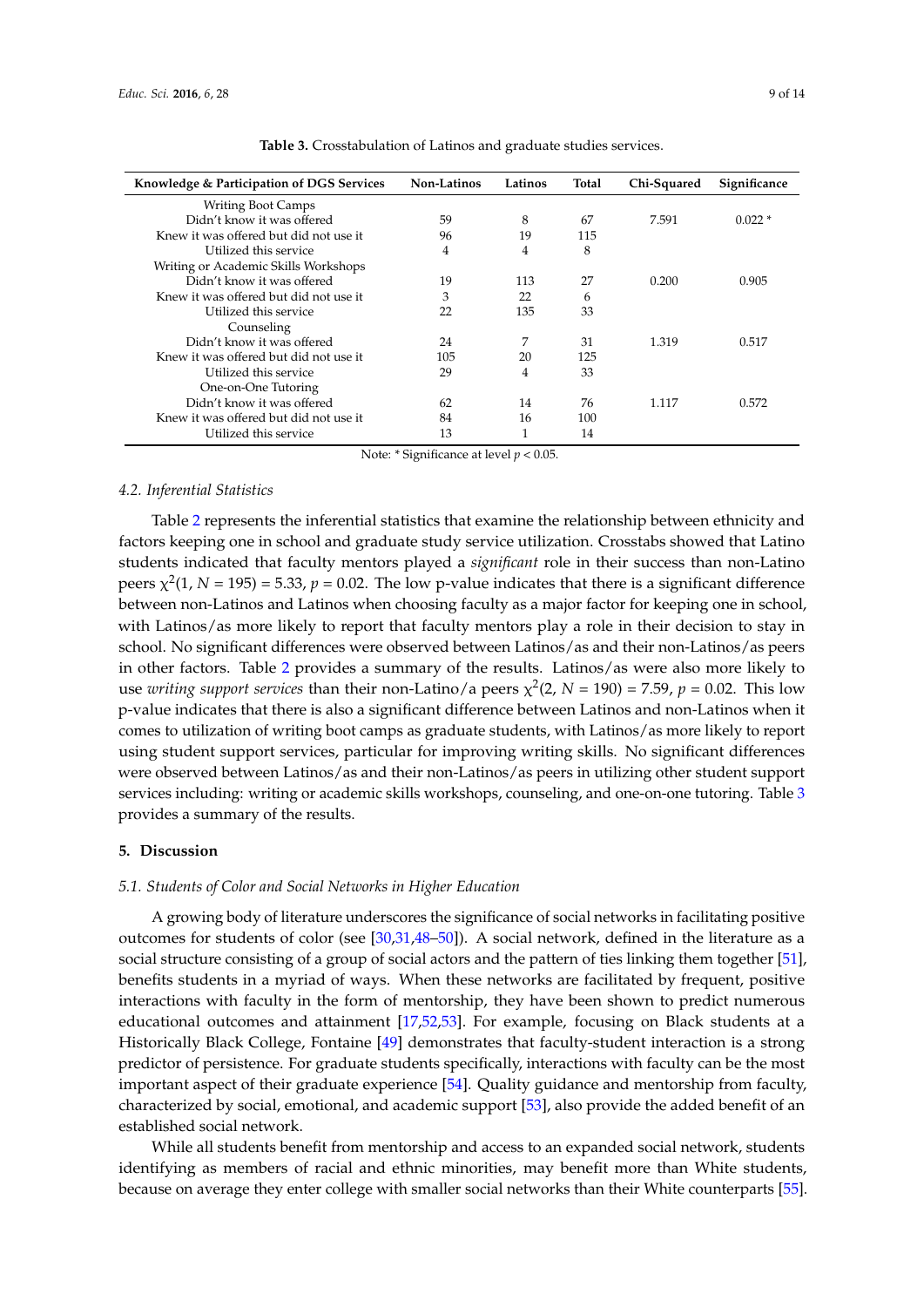Scholars utilizing social capital frameworks to examine the role of institutional agents, especially faculty, in the experiences of college students of color emphasize the importance of agents in creating positive student outcomes [\[31](#page-11-23)[,34](#page-11-26)[,56](#page-12-20)[,57\]](#page-12-21). For example, Avery and Daly [\[56\]](#page-12-20) suggest that high-risk college students, such as racial minorities, rely upon social networks, including relationships with advisors and faculty, in their pursuit of social capital, and these networks were a key factor in their success. Through their relationships with faculty, students learn how to navigate campus bureaucracy and access resources. Participants in Avery and Daly's study reported that students lacked relationships with faculty and thus were unable to connect with many existing campus resources. Mentors play an integral role in shaping the experiences of minority graduate students.

The significant finding on the role of faculty mentor is consistent with the notion of *validation* in a sense that "validation does not assume students can form connections on their own and asks college faculty and staff to take the initiative in reaching out to students to assist them to learn more about college, believe in themselves as learners, and have a positive college experience" [\[22\]](#page-11-14) (p. 5). Rendon [\[22\]](#page-11-14) pointed out that validation is different from involvement in which students take the initiative to get involved with campus life and take advantage of the services and programs offered by the institution. It is possible that faculty mentor provides the validation that graduate students of color need to gain access to the resources on campus and receive the social support they need to succeed. Further research is needed to gain a deeper understanding between faculty mentor and the validation provided through this process.

#### *5.2. The Role of Mentoring in Facilitating Student Success*

Mentors may positively impact the persistence of students of color if the agents emphasize academic achievement, value educational attainment, and validate their students' cultural backgrounds [\[58\]](#page-12-22). These institutional agents afford students access to institutionally-based knowledge and resources that would not be easily accessible without ties to these agents [\[30\]](#page-11-22). Unfortunately, when compared to Whites, racial minority students, namely Blacks and Hispanics, have smaller and less diverse networks [\[59\]](#page-13-0).

Granovetter [\[60\]](#page-13-1) suggested that two types of social relationships exist—those based on strong ties, which are densely knit and those based on weak ones. Strong ties, characterized by frequent interaction and intense emotional connections, can occur between relatives, close friends, and advisors, while weak ties exist between casual acquaintances. According to Granovetter [\[60\]](#page-13-1), multiple factors, such as time, emotional intensity, and intimacy involved in a relationship, influence the strength of a tie. In their synthesis of social network research related to women of color in academe, Jean-Marie and Brooks [\[51\]](#page-12-14) explain that both weak and strong ties can be beneficial to individuals. Weak ties, which are infrequent and not emotionally intense, can provide students with valuable information and resources. Low-density networks extend outside of one's social circles and may serve as a bridge between two separate but interconnected networks and provide information, such as professional development opportunities, job openings, research opportunities, financial aid, and other resources [\[51\]](#page-12-14). Students with few weak ties are subject only to the ideas and knowledge of their close friends and deprived of information and resources from acquaintances [\[60\]](#page-13-1). However, weak ties can still be beneficial to students as they provide access to social cliques that students may not otherwise have [\[61\]](#page-13-2). Faculty mentors can be instrumental in connecting students with a network of strong and weak ties.

The existence of strong social networks, including numerous weak ties, has been associated with positive educational experiences and attainment for racial minority students [\[31\]](#page-11-23). Because faculty mentors provide college students of color with the social capital—information and resources—that are instrumental in facilitating their success [\[31,](#page-11-23)[49,](#page-12-17)[50\]](#page-12-13).

Gaining social capital through faculty mentors can lessen the impact of cultural and academic incongruity that students of color often experience in the college settings [\[22\]](#page-11-14). Rendon [\[22\]](#page-11-14) (p. 4) explained that when students' backgrounds do not reflect those of upper and middle class in the college settings, "students face barriers and transitional problems crossing the academic border.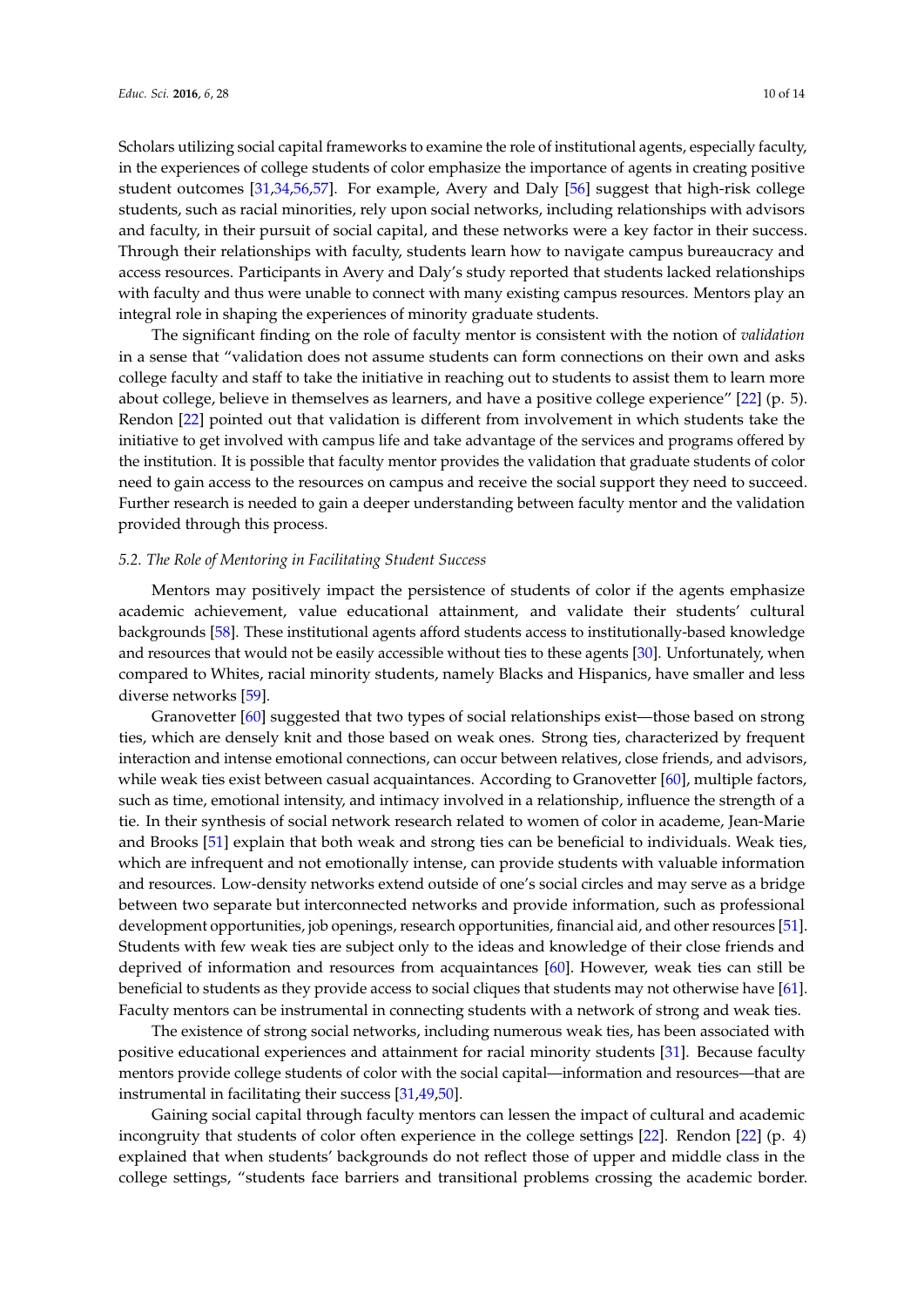Once underserved students cross into the college world, they often experience cultural incongruity in the form of alienation, marginalization, and possibly even cultural attacks such as stereotyping and discrimination". While the institution is making an effort to reduce the barriers caused by the disconnection between students' home world and academic world, unfortunately, these efforts are not always effectively utilized as indicated by the result of this study—many students of color not aware of and utilizing resources and student support services available on campus. Thus, in order to effectively provide services to students who need them the most, institutions must further examine various aspects of these programs including content, structure, and format to ensure accessibility.

## **6. Conclusions**

The results of this study indicate that for graduate students enrolled at a Hispanic Serving Institution, factors such as a sense of personal achievement, family support, peer support, career promotion, supportive faculty, program satisfaction, and faculty mentor played an important role in their success. Specifically, for Latinos/as reported that *faculty mentors* played a greater role in their success compared to their non-Latino peers. In addition, Latinos/as were also more likely to use *support services* on campus than their non-Latino/a peers. These findings emphasize the importance of institutional support in bridging the social capital gap that is found among students of color and their White peers, and is critical to the success of graduate students. Several limitations found in this study include: (a) the relatively small sample size of graduate students, particularly Latinos/as; (b) the lack of qualitative data limited the researchers' ability to explore in detail the role faculty mentors play in facilitating graduate students' success. Future research studies should make every effort to address these challenges. Specifically, further investigation is needed to explore *what* and *how* institutional programs and infrastructure can be put in place to support the success of underrepresented graduate students.

**Author Contributions:** This paper was made possible with the contributions of the authors listed here. Natalie Tran and Gaetane Jean-Marie conceived and developed the conceptual framework for the paper; Natalie Tran and Katherine Powers developed the survey instrument and collected data; Sean Bell analyzed the data; Kimberly Sanders conducted the literature review.

**Conflicts of Interest:** The authors declare no conflict of interest.

## **References**

- <span id="page-10-0"></span>1. Zusman, A. Challenges facing higher education in the twenty-first century. In *American Higher Education in the Twenty-First Century: Social, Political, and Economic Challenges*; Johns Hopkins University Press: Baltimore, MD, USA, 2005; Volume 2, pp. 115–160.
- <span id="page-10-1"></span>2. Carnevale, A.P.; Rose, S.J.; Strohl, J. Achieving racial and economic diversity with race-blind admissions policy. In *Future of Affirmative Action: New Paths to Higher Education Diversity after FISHER v. University of Texas*; McCourt School of Public Policy: Washington, DC, USA, 2014; pp. 187–202.
- 3. Harper, S.R.; Hurtado, S. Nine themes in campus racial climates and implications for institutional transformation. In *Responding to the Realities of Race on Campus: New Directions for Student Services No. 120*; Harper, S.R., Patton, L.D., Eds.; Jossey-Bass: San Francisco, CA, USA, 2007; pp. 7–24.
- 4. Harper, S.R. *Black Male Student Success in Higher Education: A Report from the National Black Male College Achievement Study*; University of Pennsylvania, Center for the Study of Race and Equity in Education: Philadelphia, PA, USA, 2012.
- <span id="page-10-3"></span>5. Hispanic Association of Colleges and Universities Fact sheet: Hispanic Higher Education and HSIs—2015. 2015. Available online: [http://www.hacu.net/hacu/HSI\\_Fact\\_Sheet.asp](http://www.hacu.net/hacu/HSI_Fact_Sheet.asp) (accessed on 1 December 2015).
- <span id="page-10-2"></span>6. Li, X. *Characteristics of Minority-Serving Institutions and Minority Undergraduates Enrolled in These Institutions*; U.S. Department of Education, National Center for Education Statistics, Institute of Education Sciences: Washington, DC, USA, 2007.
- 7. Sólorzano, D.G.; Villalpando, O.; Oseguera, L. Educational inequities and Latina/o undergraduate students in the United States: A critical race analysis of their educational progress. *J. Hisp. High. Educ.* **2005**, *4*, 272–294. [\[CrossRef\]](http://dx.doi.org/10.1177/1538192705276550)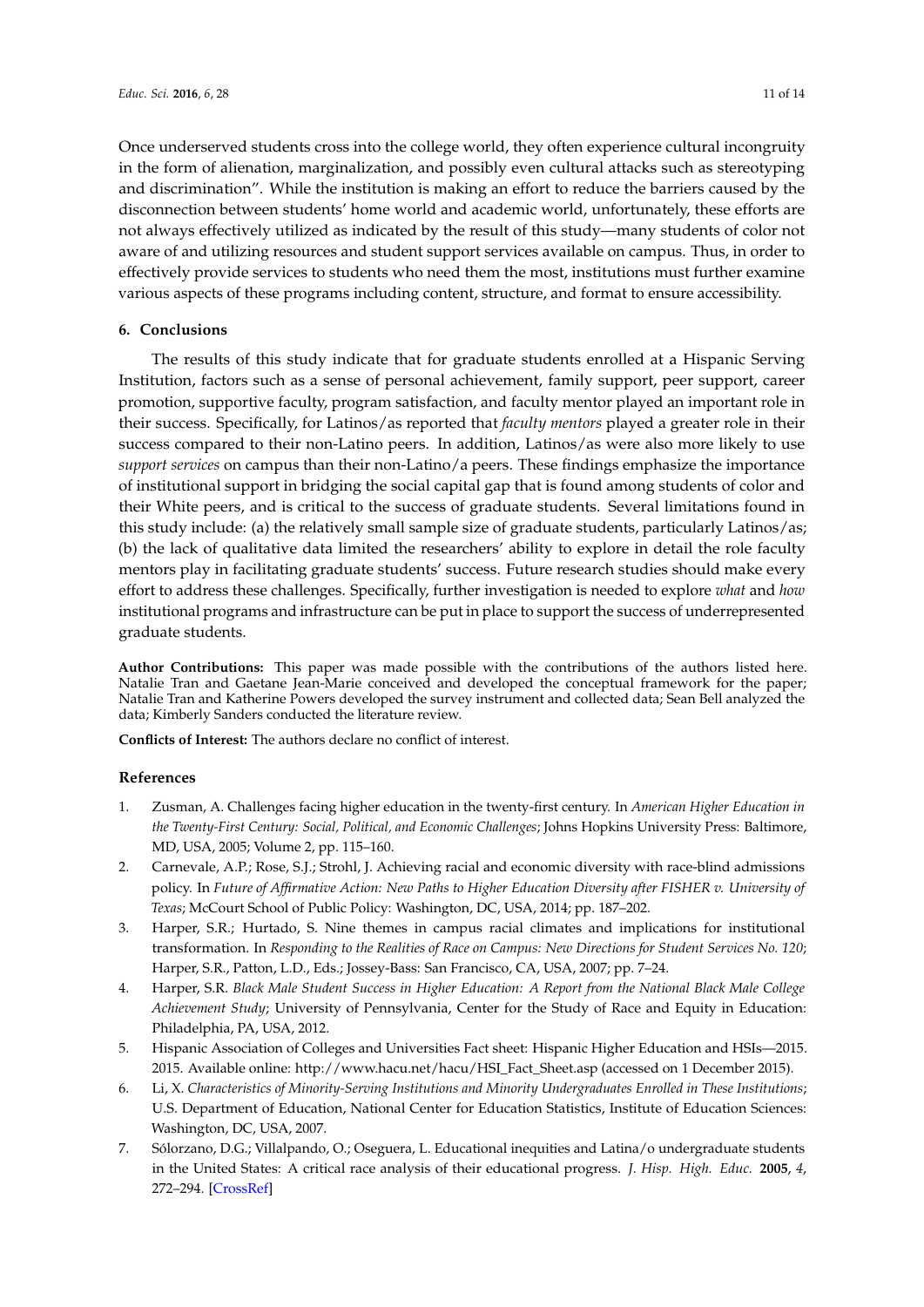- <span id="page-11-0"></span>8. Zarate, M.E.; Burciaga, R. Latinos and college access: Trends and future directions. *J. Coll. Admiss.* **2010**, *209*, 24–29.
- <span id="page-11-1"></span>9. Kinzie, J.; Gonyea, R.; Shoup, R.; Kuh, G.D. Promoting persistence and success of underrepresented students: Lessons for teaching and learning. *New Dir. Teach. Learn.* **2008**, *2008*, 21–38. [\[CrossRef\]](http://dx.doi.org/10.1002/tl.323)
- <span id="page-11-2"></span>10. Palmer, R.T.; Maramba, D.C.; Dancy, T.E. A qualitative investigation of factors promoting the retention and persistence of students of color in STEM. *J. Negro Educ.* **2011**, *80*, 491–504.
- <span id="page-11-3"></span>11. Bastedo, M.N.; Gumport, P.J. Access to what? Mission differentiation and academic stratification in US public higher education. *High. Educ.* **2003**, *46*, 341–359. [\[CrossRef\]](http://dx.doi.org/10.1023/A:1025374011204)
- <span id="page-11-4"></span>12. Gade, M.L. *Four Multicampus Systems: Some Policies and Practices That Work. AGB Special Report*; Association of Governing Boards of Universities and Colleges: Washington, DC, USA, 1993.
- <span id="page-11-5"></span>13. Altbach, P.G.; Gumport, P.J.; Berdahl, R.O. (Eds.) *American Higher Education in the Twenty-First Century: Social, Political, and Economic Challenges*; JHU Press: Baltimore, MD, USA, 2011.
- <span id="page-11-6"></span>14. Gutmann, A.; Ben-Porath, S. *Democratic Education*; John Wiley Sons, Ltd.: San Francisco, CA, USA, 1987.
- <span id="page-11-7"></span>15. Benjamin, R.; Carroll, S. *Breaking the Social Contract: The Fiscal Crisis in Higher Education*; Rand: Santa Monica, CA, USA, 1997.
- <span id="page-11-8"></span>16. Kuh, G.D.; Kinzie, J.; Schuh, J.H.; Whitt, E.J. *Student Success in College: Creating Conditions that Matter*; John Wiley Sons: San Francisco, CA, USA, 2010.
- <span id="page-11-9"></span>17. Grant, C.M. From chair to podium: A narrative experience of an African American female emerging scholar's entry into the academy. In *The Duality of Women Scholars of Color: Transforming and Being Transformed in the Academy*; Jean-Marie, G., Grant, C.M., Irby, D.J., Eds.; Information Age Publishing: Charlotte, NC, USA, 2014; pp. 1–32.
- <span id="page-11-10"></span>18. Rankin, S.R.; Reason, R.D. Differing perceptions: How students of color and white students perceive campus climate for underrepresented groups. *J. Coll. Stud. Dev.* **2005**, *46*, 43–61. [\[CrossRef\]](http://dx.doi.org/10.1353/csd.2005.0008)
- <span id="page-11-11"></span>19. Hart, J.; Fellabaum, J. Analyzing campus climate studies: Seeking to define and understand. *J. Divers. High. Educ.* **2008**, *1*, 222–234. [\[CrossRef\]](http://dx.doi.org/10.1037/a0013627)
- <span id="page-11-12"></span>20. Quaye, S.J.; Harper, S.R. (Eds.) *Student Engagement in Higher Education: Theoretical Perspectives and Practical Approaches for Diverse Populations*; Routledge: London, UK, 2014.
- <span id="page-11-13"></span>21. Nuñez, A.M.; Hurtado, S.; Galdeano, E.C. (Eds.) *Hispanic-Serving Institutions: Advancing Research and Transformative Practice*; Routledge: London, UK, 2015.
- <span id="page-11-14"></span>22. Rendón, L.I. Reconceptualizing success for underserved students in higher education. In *National Postsecondary Education Cooperative*; National Center for Education Studies: Washington, DC, USA, 2006.
- <span id="page-11-15"></span>23. Bourdieu, P. The forms of capital. In *Handbook of Theory and Research for the Sociology of Education*; Richardson, J.G., Ed.; Greenwood Press: New York, NY, USA, 1986; pp. 241–258.
- <span id="page-11-16"></span>24. Loury, G.C. A dynamic theory of racial income differences. In *Women, Minorities, and Employment Discrimination*; Wallace, P.A., LaMond, A.M., Eds.; Lexington Books: Lexington, MA, USA, 1977; pp. 153–186.
- <span id="page-11-17"></span>25. Portes, A. Social capital: Its origins and applications in modern sociology. *Annu. Rev. Sociol.* **1998**, *24*, 1–24. [\[CrossRef\]](http://dx.doi.org/10.1146/annurev.soc.24.1.1)
- <span id="page-11-18"></span>26. Coleman, J.S. Social capital in the creation of human capital. *Am. J. Sociol.* **1988**, *94*, S95–S121. [\[CrossRef\]](http://dx.doi.org/10.1086/228943)
- <span id="page-11-19"></span>27. Coleman, J.S. *Foundations of Social Theory*; Harvard University Press: Cambridge, MA, USA, 1990; p. 302.
- <span id="page-11-20"></span>28. Foley, M.W.; Edwards, B. Editors' introduction: Escape from politics? Social theory and the social capital debate. *Am. Behav. Sci.* **1997**, *40*, 550–561. [\[CrossRef\]](http://dx.doi.org/10.1177/0002764297040005002)
- <span id="page-11-21"></span>29. Portes, A. The two meanings of social capital. *Sociol. Forum* **2000**, *15*, 1–12. [\[CrossRef\]](http://dx.doi.org/10.1023/A:1007537902813)
- <span id="page-11-22"></span>30. Stanton-Salazar, R.D. *Manufacturing Hope and Despair: The School and Kin Support Networks of U.S.-Mexican Youth*; Teachers College: New York, NY, USA, 2001.
- <span id="page-11-23"></span>31. Museus, S.D.; Neville, K.M. Delineating the ways that key institutional agents provide racial minority students with access to social capital in college. *J. Coll. Stud. Dev.* **2012**, *53*, 436–542. [\[CrossRef\]](http://dx.doi.org/10.1353/csd.2012.0042)
- <span id="page-11-24"></span>32. Nuñez, A.M. Latino students' transitions to college: A social and intercultural capital perspective. *Harv. Educ. Rev.* **2009**, *79*, 22–48. [\[CrossRef\]](http://dx.doi.org/10.17763/haer.79.1.wh7164658k33w477)
- <span id="page-11-25"></span>33. Holland, N.E. Postsecondary education preparation of traditionally underrepresented college students: A social capital perspective. *J. Divers. High. Educ.* **2010**, *3*, 111–125. [\[CrossRef\]](http://dx.doi.org/10.1037/a0019249)
- <span id="page-11-26"></span>34. Palmer, R.; Gasman, M. "It takes a village to raise a child": The role of social capital in promoting academic success for African American men at a Black college. *J. Coll. Stud. Dev.* **2008**, *49*, 52–70. [\[CrossRef\]](http://dx.doi.org/10.1353/csd.2008.0002)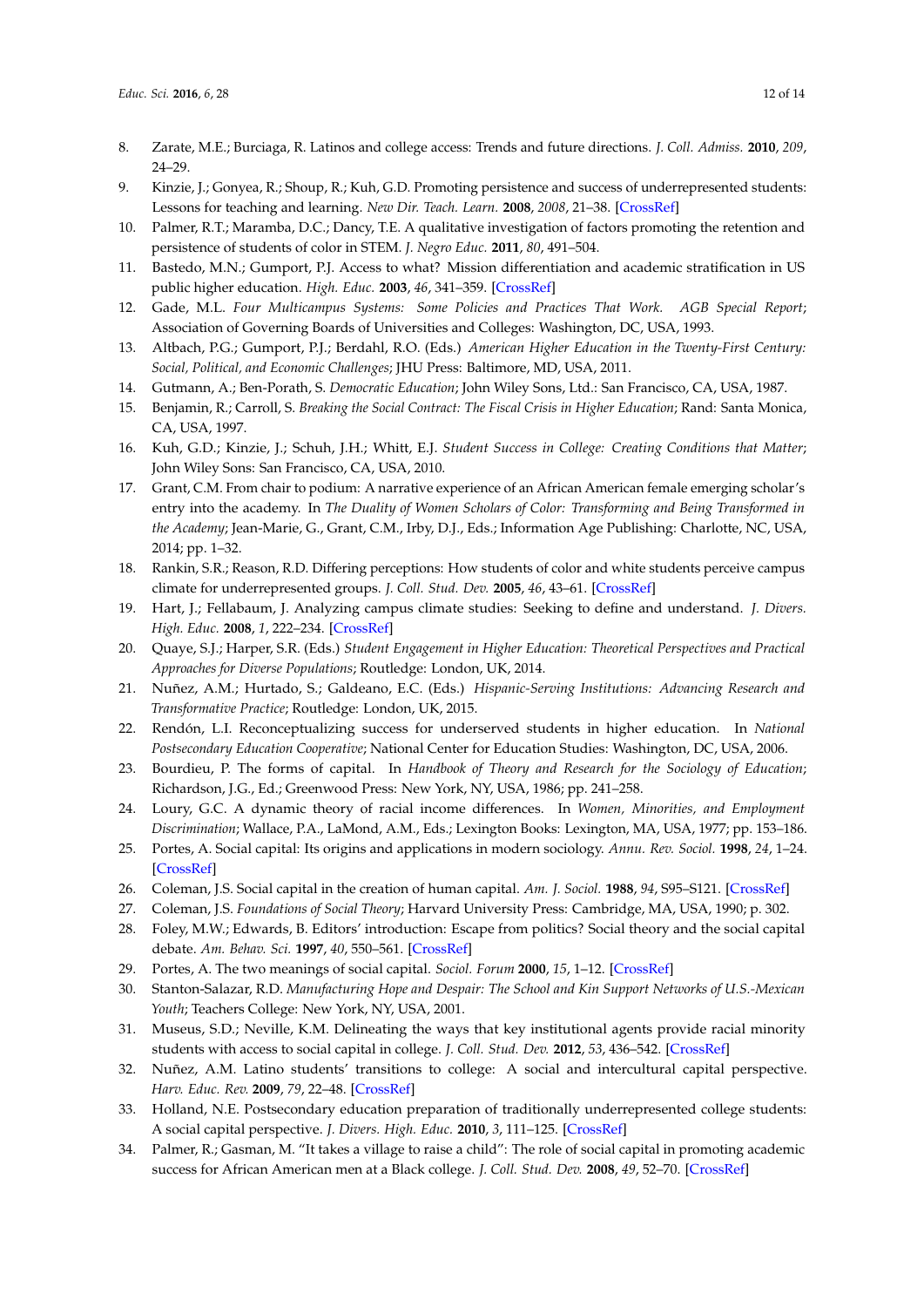- <span id="page-12-0"></span>35. Harper, S.R. Realizing the intended outcomes of Brown: High-achieving African American male undergraduates and social capital. *Am. Behav. Sci.* **2008**, *51*, 1030–1053. [\[CrossRef\]](http://dx.doi.org/10.1177/0002764207312004)
- <span id="page-12-1"></span>36. Park, J.J. It takes a village (or an Ethnic economy): The varying roles of socioeconomic status, religion, and social capital in SAT preparation for Chinese and Korean American students. *Am. Educ. Res. J.* **2012**, *49*, 624–650. [\[CrossRef\]](http://dx.doi.org/10.3102/0002831211425609)
- <span id="page-12-2"></span>37. Zhou, M.; Bankston, C.L., III. Social capital and the adaptation of the second generation: The case of Vietnamese youth in New Orleans. *Int. Migr. Rev.* **1994**, *28*, 821–845. [\[CrossRef\]](http://dx.doi.org/10.2307/2547159)
- <span id="page-12-3"></span>38. Dayton, B.; Gonzalez-Vasquez, N.; Martinez, C.R.; Plum, C. Hispanic-serving institutions through the eyes of students and administrators. *New Dir. Stud. Serv.* **2004**, *2004*, 29–40. [\[CrossRef\]](http://dx.doi.org/10.1002/ss.114)
- 39. Grant, C.; Simmons, J. Narratives on Experiences of African American Women in the Academy: Conceptualizing Effective Mentoring Relationships of Doctoral Student and Faculty. *Int. J. Qual. Stud. Educ.* **2008**, *21*, 501–517. [\[CrossRef\]](http://dx.doi.org/10.1080/09518390802297789)
- <span id="page-12-4"></span>40. Tinto, V. *Leaving College: Rethinking the Causes and Cures of Student Attrition*, 2nd ed.; The University of Chicago Press: Chicago, IL, USA, 1993.
- <span id="page-12-5"></span>41. Crisp, G.; Nora, A. Hispanic student success: Factors influencing the persistence and transfer decisions of Latino community college students enrolled in developmental education. *Res. High. Educ.* **2010**, *51*, 175–194. [\[CrossRef\]](http://dx.doi.org/10.1007/s11162-009-9151-x)
- <span id="page-12-6"></span>42. Hurtado, S.; Ruiz, A. Realizing the Potential of Hispanic-Serving Institutions: Multiple Dimensions of Institutional Diversity for Advancing Hispanic Higher Education. 2012. Available online: [http://www.hacu.net/images/hacu/OPAI/H3ERC/2012\\_papers/Hurtado%20ruiz%20-%20realizing%](http://www.hacu.net/images/hacu/OPAI/H3ERC/2012_papers/Hurtado%20ruiz%20-%20realizing%20the%20potential%20of%20hsis%20-%20updated%202012.pdf) [20the%20potential%20of%20hsis%20-%20updated%202012.pdf](http://www.hacu.net/images/hacu/OPAI/H3ERC/2012_papers/Hurtado%20ruiz%20-%20realizing%20the%20potential%20of%20hsis%20-%20updated%202012.pdf) (accessed on 1 December 2015).
- <span id="page-12-7"></span>43. Benitez, M.; DeAro, J. Realizing student success at Hispanic-serving institutions. *New Dir. Community Coll.* **2004**, *2004*, 35–48. [\[CrossRef\]](http://dx.doi.org/10.1002/cc.162)
- <span id="page-12-8"></span>44. Bettinger, E.P.; Long, B.T. Remediation at the community college: Student participation and outcomes. *New Dir. Community Coll.* **2005**, *2005*, 17–26. [\[CrossRef\]](http://dx.doi.org/10.1002/cc.182)
- <span id="page-12-9"></span>45. Rendon, L.I. Validating culturally diverse students: Toward a new model of learning and student development. *Innov. High. Educ.* **1994**, *19*, 33–51. [\[CrossRef\]](http://dx.doi.org/10.1007/BF01191156)
- <span id="page-12-10"></span>46. Santos, S.J.; Reigadas, E.T. Latinos in higher education: An evaluation of a university faculty mentoring program. *J. Hisp. High. Educ.* **2002**, *1*, 40–50. [\[CrossRef\]](http://dx.doi.org/10.1177/1538192702001001004)
- <span id="page-12-11"></span>47. Waldeck, J.H.; Orrego, V.O.; Plax, T.G.; Kearney, P. Graduate student/faculty mentoring relationships: Who gets mentored, how it happens, and to what end. *Commun. Q.* **1997**, *45*, 93–109. [\[CrossRef\]](http://dx.doi.org/10.1080/01463379709370054)
- <span id="page-12-12"></span>48. Dika, S.L. Relations with faculty as social capital for college students: Evidence from Puerto Rico. *J. Coll. Stud. Dev.* **2012**, *53*, 596–610. [\[CrossRef\]](http://dx.doi.org/10.1353/csd.2012.0051)
- <span id="page-12-17"></span>49. Fontaine, T.P. The impact of faculty-student interaction on Black doctoral students attending historically Black institutions. *J. Negro Educ.* **2008**, *81*, 136–147. [\[CrossRef\]](http://dx.doi.org/10.7709/jnegroeducation.81.2.0136)
- <span id="page-12-13"></span>50. Rios-Aguilar, C.; Deil-Amen, R. Beyond getting in and fitting in: An examination of social networks and professionally relevant social capital among Latina/o university students. *J. Hisp. High. Educ.* **2012**, *11*, 179–196. [\[CrossRef\]](http://dx.doi.org/10.1177/1538192711435555)
- <span id="page-12-14"></span>51. Jean-Marie, G.; Brooks, J.S. Mentoring and supportive networks for women of color in academe. In *Women of Color in Higher Education: Contemporary Perspectives and New Directions*; Emerald Group Publishing Limited: Bingley, UK, 2011; Volume 10, pp. 91–108.
- <span id="page-12-15"></span>52. Astin, A.W. Student involvement: A developmental theory for higher education. *J. Coll. Stud. Pers.* **1984**, *25*, 297–308.
- <span id="page-12-16"></span>53. Crisp, G.; Cruz, I. Mentoring college students: A critical review of the literature between 1990 and 2007. *Res. High. Educ.* **2009**, *50*, 525–545. [\[CrossRef\]](http://dx.doi.org/10.1007/s11162-009-9130-2)
- <span id="page-12-18"></span>54. Katz, J.; Harnett, R.T. (Eds.) *Scholars in the Making*; Ballinger: Cambridge, MA, USA, 1976.
- <span id="page-12-19"></span>55. Marsden, P.V. Homogeneity in confiding relations. *Soc. Netw.* **1988**, *10*, 57–76. [\[CrossRef\]](http://dx.doi.org/10.1016/0378-8733(88)90010-X)
- <span id="page-12-20"></span>56. Avery, C.M.; Daly, A.J. Promoting equitably educational outcomes for high-risk college students: The roles of social capital and resiliency. *J. Equity Educ.* **2010**, *1*, 46–70.
- <span id="page-12-21"></span>57. Benismon, E.M. The underestimated significance of practitioner knowledge in the scholarship on student success. *Rev. High. Educ.* **2007**, *30*, 441–469. [\[CrossRef\]](http://dx.doi.org/10.1353/rhe.2007.0032)
- <span id="page-12-22"></span>58. Museus, S.D.; Quaye, S.J. Toward an intercultural perspective of racial and ethnic minority college student persistence. *Rev. High. Educ.* **2009**, *33*, 67–94. [\[CrossRef\]](http://dx.doi.org/10.1353/rhe.0.0107)